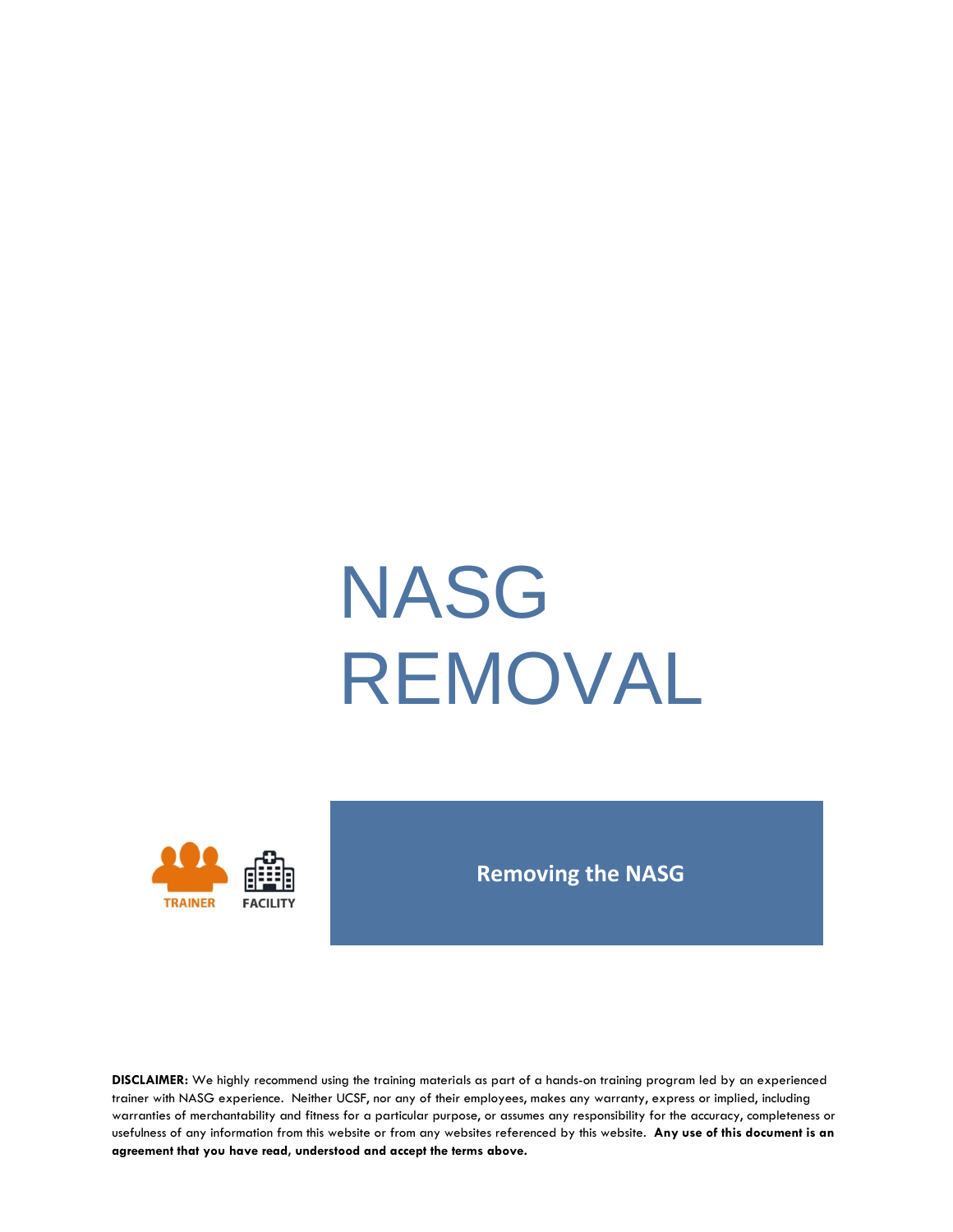



#### **Removing the NASG**

This unit is designed so that trainees recognize when the woman can safely have the NASG removed and for the trainees to practice NASG removal. It is important to emphasize that NASG removal should only begin when the patient has had <50mL blood loss per hour for two hours and her pulse and blood pressure have remained stable for two hours. Please use local or national guidelines to determine the standard definitions of stable pulse and blood pressure. Trainees should all have the opportunity to practice NASG removal and understand the Rule of 20, along with the importance of reapplying the garment, increasing the IV rate, and finding the source of bleeding if the woman does not remain stable.

It is rare that an NASG has to be replaced once removal has begun if: 1) the guidelines are followed about when to begin removal (after bleeding, pulse, and systolic BP are stable), 2) removal is done slowly, with 15 minute intervals between segments, and 3) the Rule of 20 is followed during removal.



#### *By the end of this unit, trainees should be able to:*

- Identify when a patient has stabilized and is ready to begin the NASG removal process.
- Understand the correct order to remove segments and the importance of waiting 15 minutes between each segment.
- Recognize the "Rule of 20" and the need to rapidly close all segments if a patient has recurrent bleeding, her systolic blood pressure drops by 20mmHg, or her pulse rises by 20 BPM.

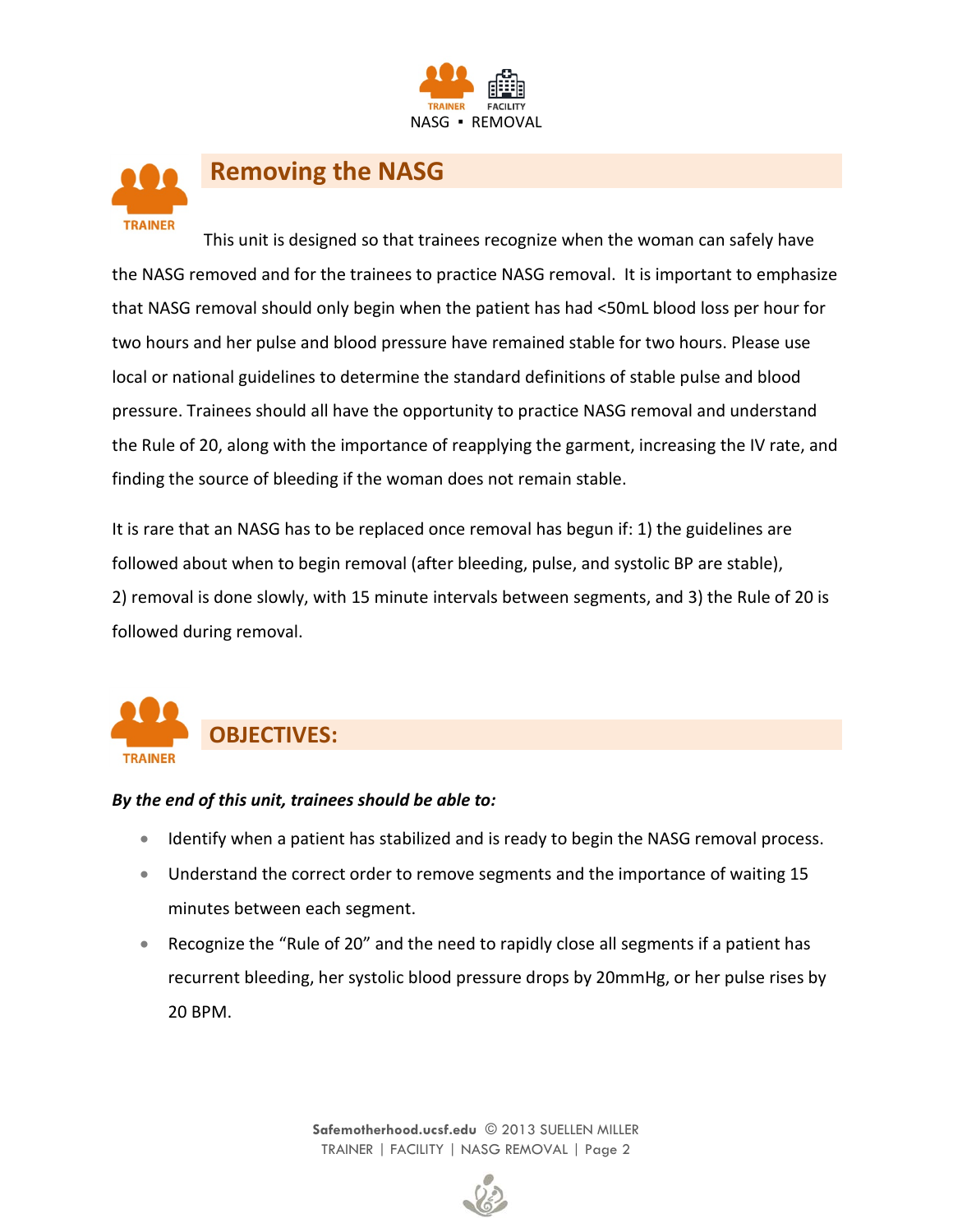

At the end of the Unit, you will find a section called [Materials for Practice](#page-9-0) which includes a list of things you will need for the practical session with trainees. You may also want to have:

- At least one NASG for demonstration purposes
- [PowerPoint presentations](http://www.safemotherhood.ucsf.edu/traininglearningmaterials/#TR-FAC) for this unit
- [NASG Removal](http://www.safemotherhood.ucsf.edu/wp-content/uploads/2014/08/NASG_Removal_Job-Aids_updated.pdf) Job Aid
- A downloaded copy of [Saving Mother's Lives: The NASG Training Video](http://www.safemotherhood.ucsf.edu/traininglearningmaterials/#VIDEO)
- Copies of the [Checklists for Trainers and Trainees](#page-10-0)
- A gurney, bed, large table, or flat surface to practice on
- Any other regular training materials you use

*Note: The following materials are written so that they may be given directly to trainees if the trainer wishes to give printed materials as trainee handouts.*

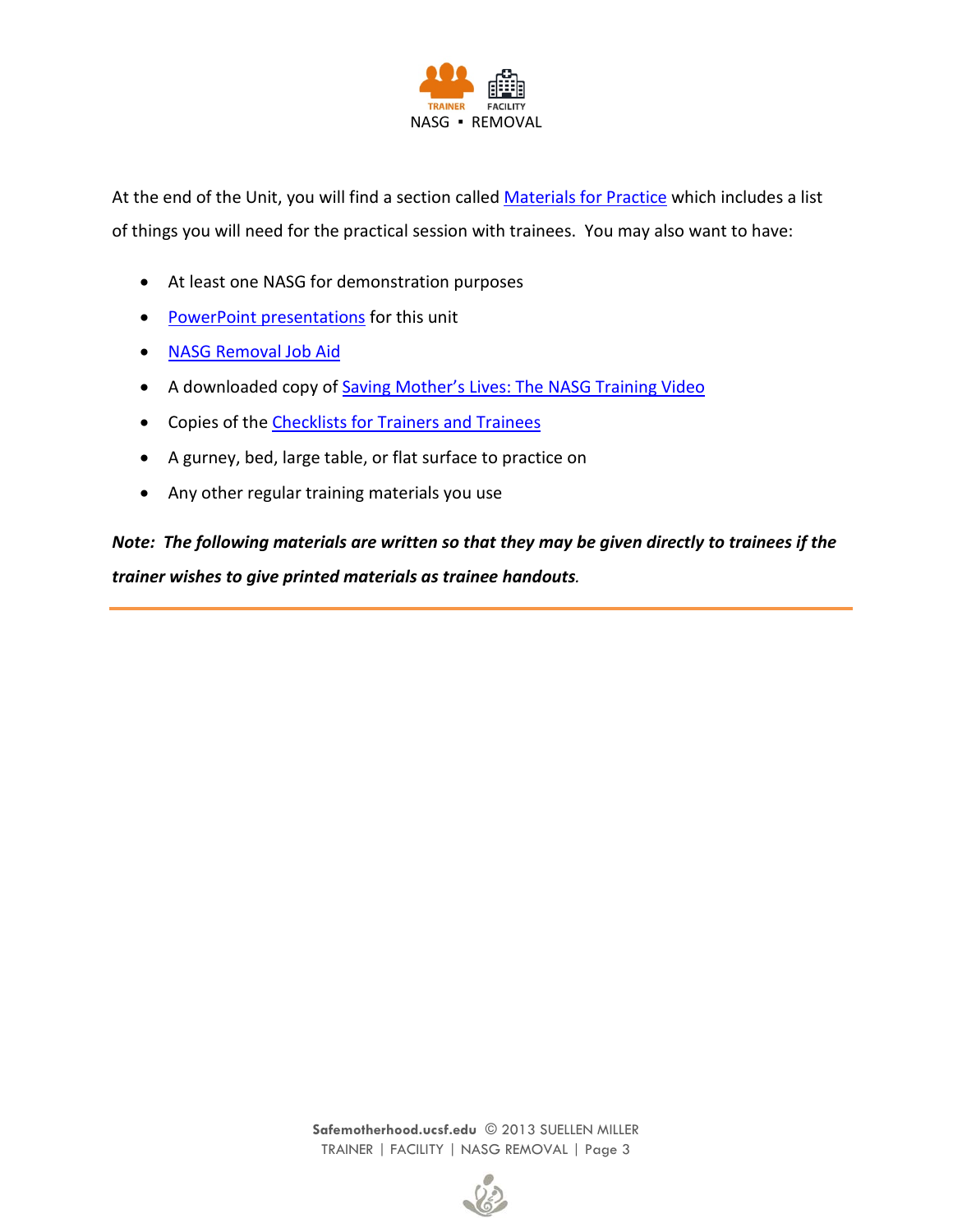

# Removing the NASG

While anyone can be trained to apply the NASG, the NASG should only be removed by a skilled health care provider. Likewise, the NASG should only be removed at the facility level, where the woman's blood pressure and pulse can be closely monitored. Removing the NASG before a woman is stable or removing it in the wrong order can be dangerous for the patient, as she may rapidly revert to profound shock. The NASG should only be removed with the woman's IV line still running, in case her condition deteriorates during removal.

**NASG removal should begin only when the woman's condition has been stable for two hours. A woman is considered stable if:**

- **1.** Bleeding has decreased to <50mL/hour
- **2.** Pulse is stable (your facility's protocols should specify if there is a specific threshold for pulse, for example pulse < 100 BPM)
- **3.** Systolic blood pressure is stable (your facility's protocols should specify if there is a specific threshold for systolic blood pressure, for example SBP > 100 mmHg or > 90 mmHg)
- **4.** The woman is conscious and aware

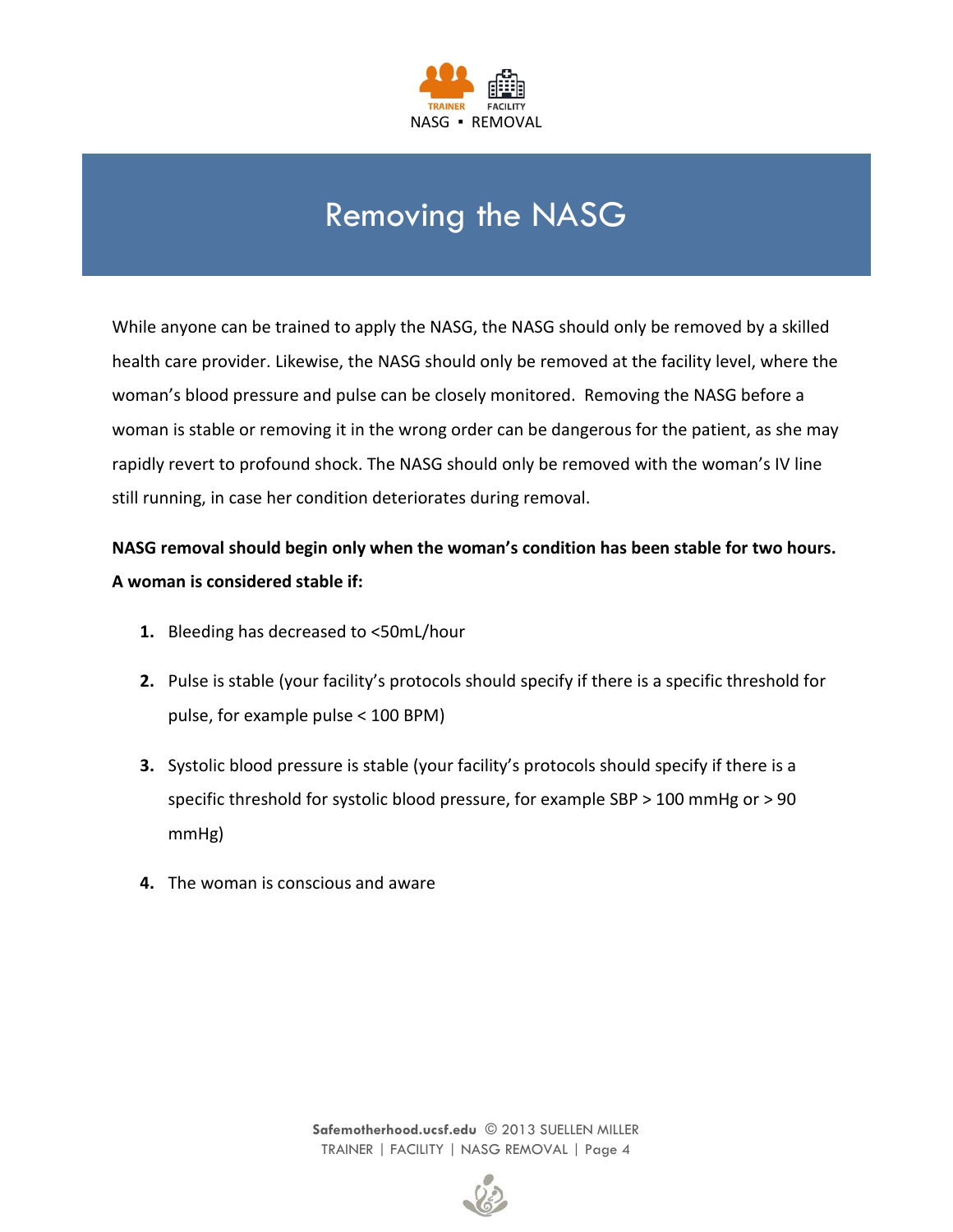

The NASG is opened from segment pair #1 up the woman's body to segment #6, starting with the ankles and ending with the abdomen. The leg segments are comprised of segment pairs: segment pair #1 around the ankles, segment pair #2 around the calves and segment pair #3 around the thighs. Each pair must be opened, followed by fifteen minutes of waiting for blood redistribution, before moving upward to open the next segment pair. For example, segment pair #1 must be opened from both ankles, followed by fifteen minutes of waiting, then taking blood pressure and pulse, before moving on to open segment pair #2 from both calves.



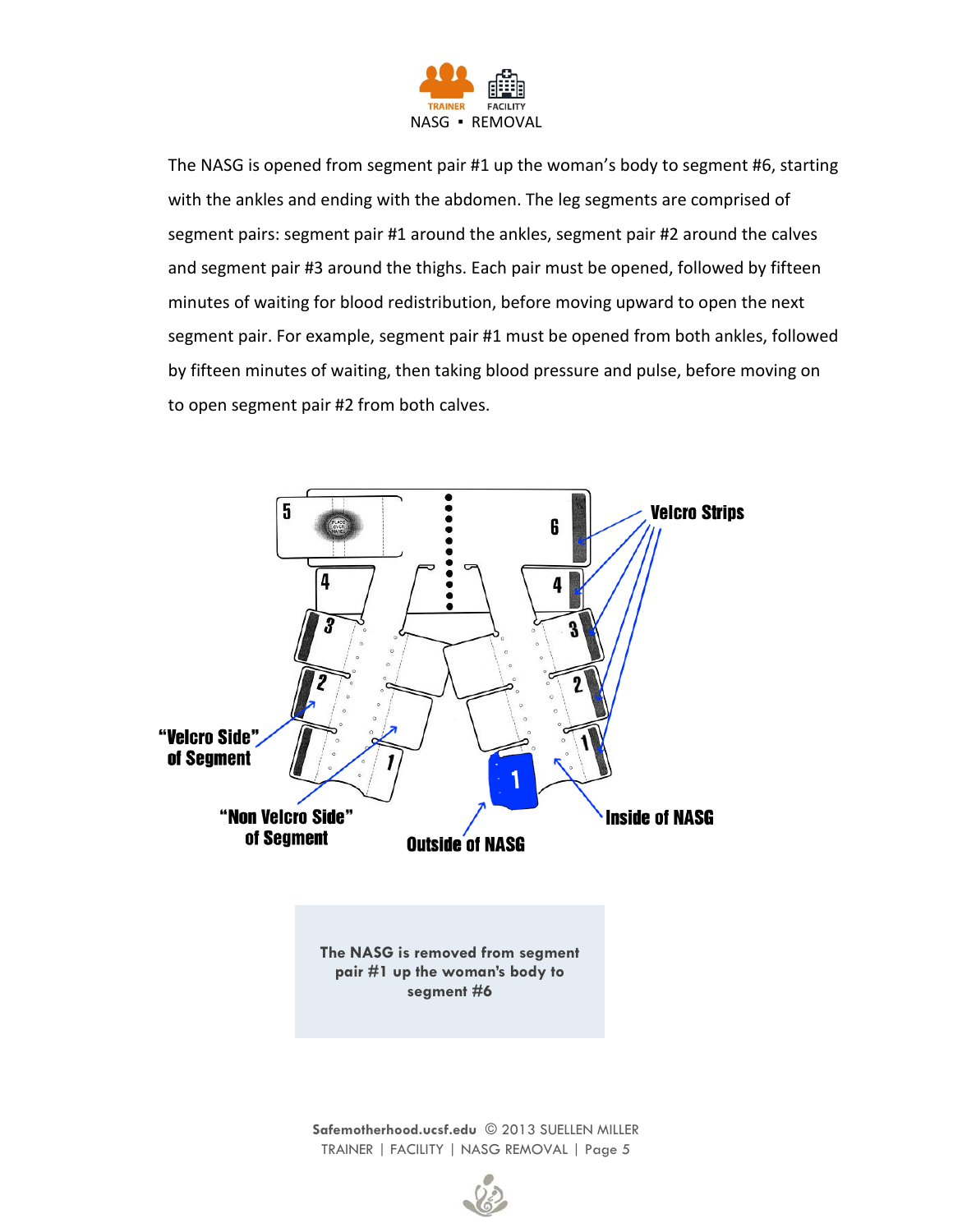

# STEP<sub>1</sub>

Take the woman's pulse and blood pressure immediately before opening the first segment pair. You must do this even if you have been monitoring vital signs.

Always wear gloves when removing the NASG, or handling a soiled NASG.



**Always wear gloves when removing the NASG or handling a soiled NASG** 



**Take the woman's pulse and blood pressure immediately before opening the first segment pair**

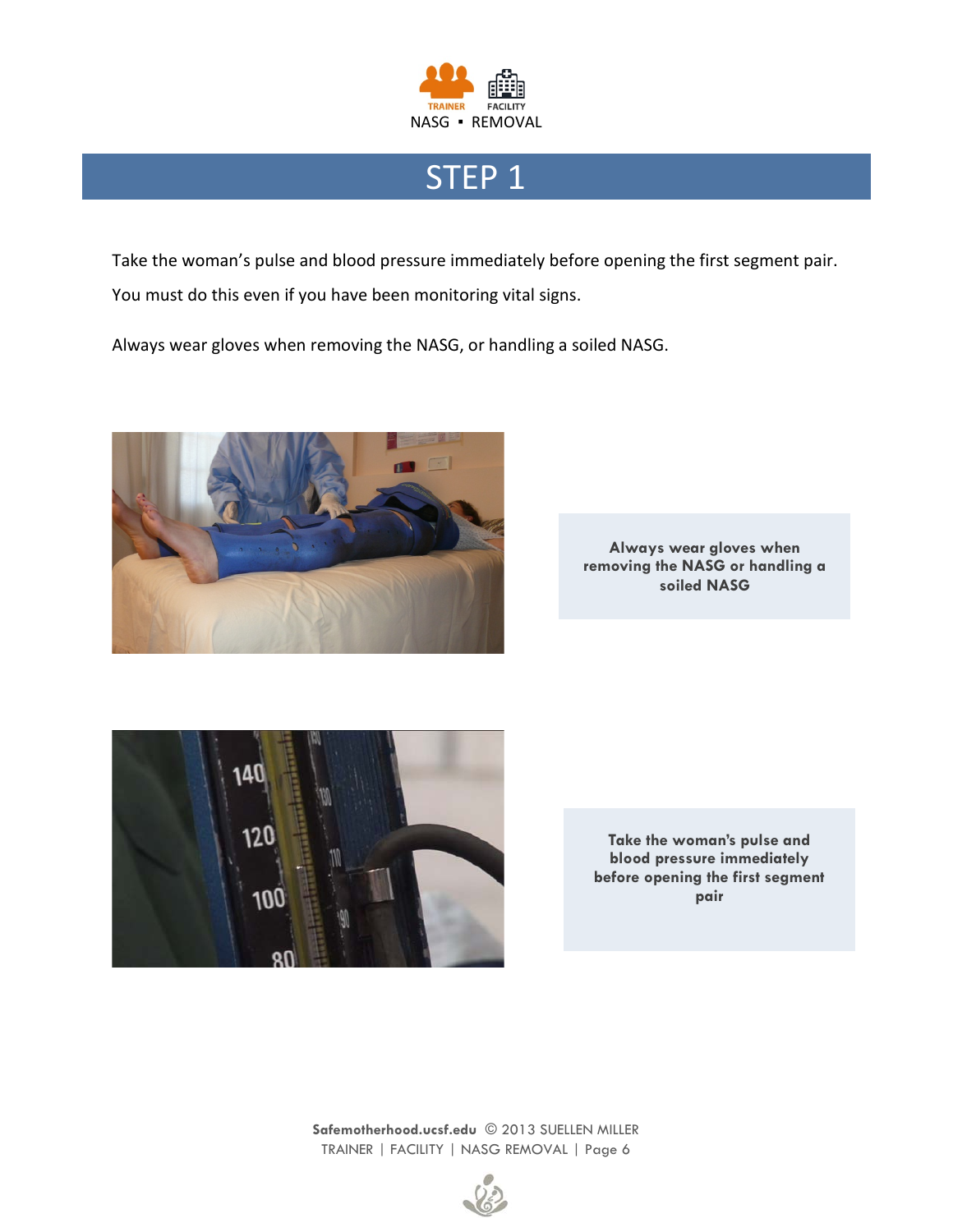

# STEP 2

NASG removal always begins with the lowest segment (this is segment pair #1, unless segment pair #2 is placed on the ankles of a short woman).



**NASG removal always begins with the lowest segment**

# STEP 3

Wait 15 minutes before opening the next segment pair so that blood can redistribute. When 15 minutes have passed, take the woman's pulse and blood pressure again to make sure that she is still stable.

To check that her hemodynamic status has not become unstable we use the **"Rule of 20",** which means that her pulse has not increased by more than 20 beats per minute and her systolic blood pressure has not decreased by more than 20 mmHg. If pulse and blood pressure remain stable, open the next segment pair (#2).

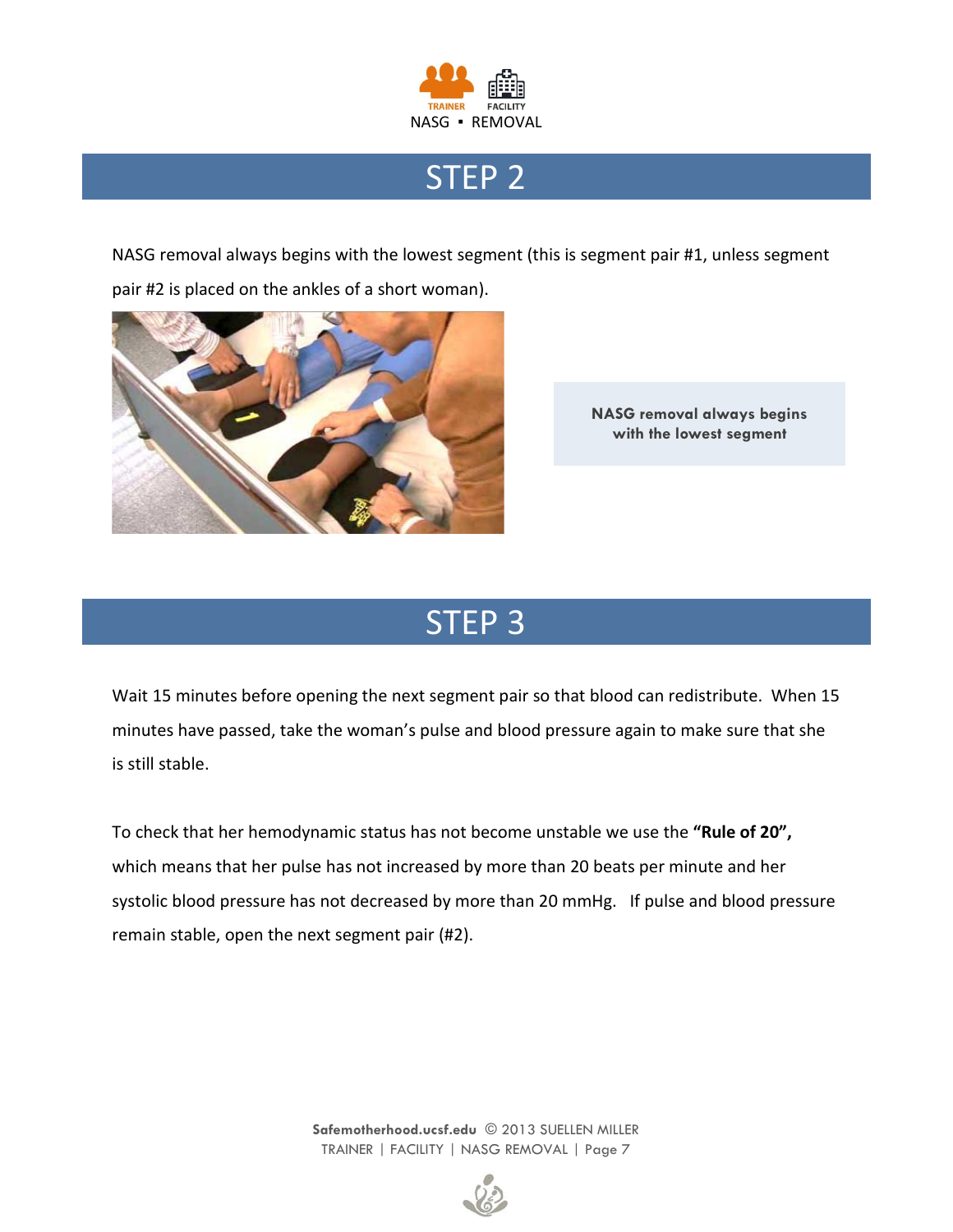



**If pulse and blood pressure remain stable, open the next segment pair**

# STEP 4

Wait another 15 minutes and recheck the pulse and blood pressure to be sure they have not

changed by >20 beats per minute or >20 mmHg before opening the next segment pair (#3).

# STEP 5

Wait another 15 minutes and recheck the pulse and blood pressure to be sure they have not changed by >20 beats per minute of >20 mmHg before opening the next segment (#4).



**Wait 15 minutes and recheck the pulse and blood pressure to be sure they have not changed by >20 beats per minute of >20 mmHg before opening each segment**

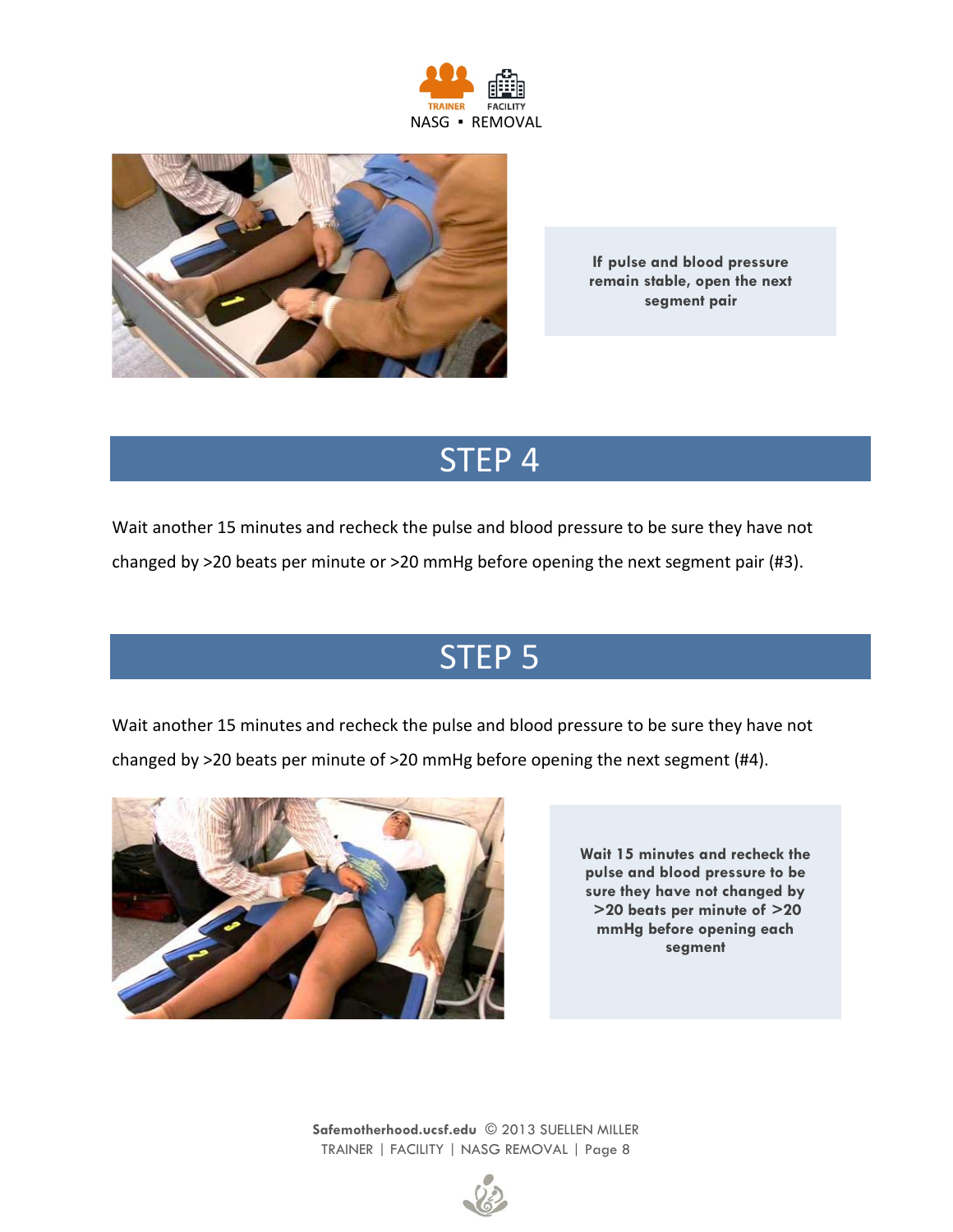



**The abdominal segment is the last segment to be opened**

After it is completely removed, always put the used NASG into a biohazard waste container to take to the cleaning staff.



**Always put the used NASG into a biohazard waste container**



**If the pulse increases by 20 beats per minute OR the systolic blood pressure falls by 20mmHg at any point during the removal process OR if there is an increase in vaginal bleeding:**

- **Quickly close all segments**
- **Consider the need for more IV fluid or blood transfusions**
- **Assume that the woman is still actively bleeding and determine the source of bleeding**

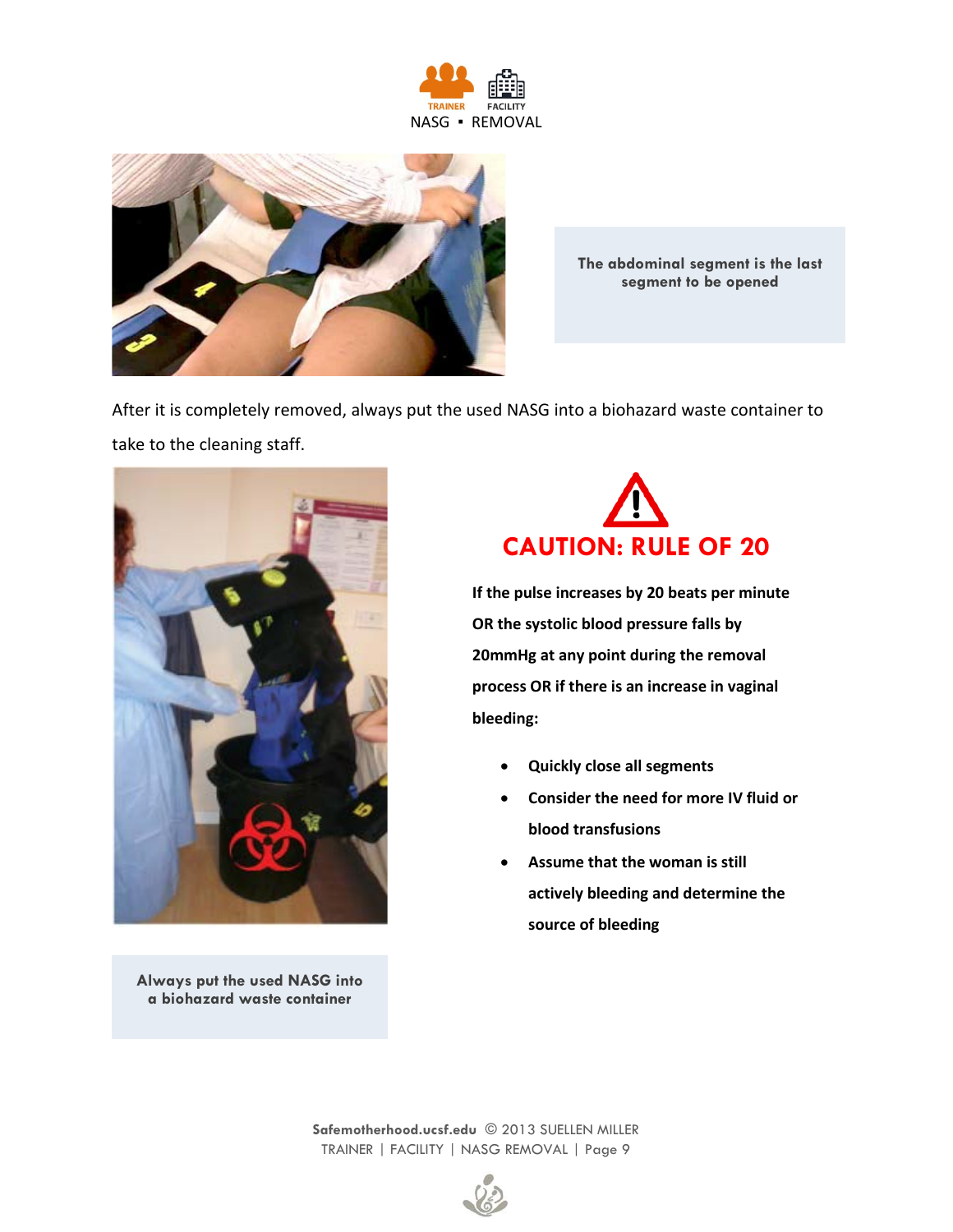

## <span id="page-9-0"></span>*Materials for Practice*

- 1. NASG (1 NASG for every 6 trainees)
- 2. Model or volunteer
- 3. Stopwatch or Clock or Cell Phone with Timer (to calculate pulse and to time intervals between opening segments)
- 4. Blood pressure cuff and stethoscope
- 5. Gloves
- 6. Checklist for trainer and trainees
- 7. NASG video (removal training is at the 8 minute 34 second mark (8:34) in the NASG Training video)
- 8. NASG Removal PowerPoint

#### *Number of Trainees:*

- 1. If using model: two trainees per model
- 2. If using live volunteer: three trainees (one will be the volunteer)

## **Checklists for Trainee and Trainer**

It is important for the trainees to practice the skills learned in each unit so that they become comfortable enough to use these skills in real life settings. To ensure that trainees have learned the key steps to NASG removal, they should practice using the following Trainee Checklist as a learning tool. After practicing application at least 3 times, they should demonstrate removing the NASG without using the Trainee Checklist, while the trainer or a peer observes and reviews their NASG removal with the Trainer Checklist.

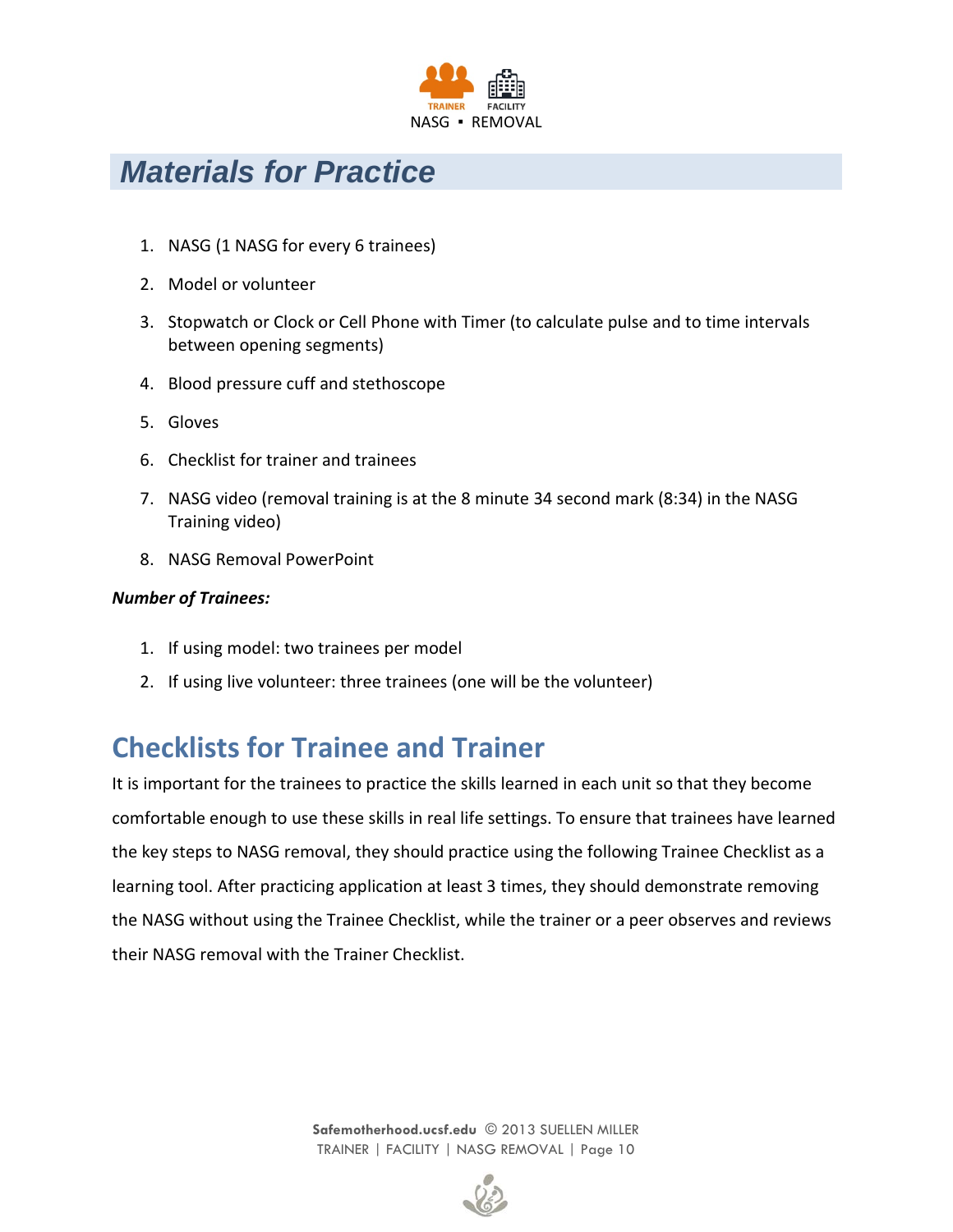

## <span id="page-10-0"></span>**Trainee Checklist: Learning & Skills Self-Assessment**

You can use this checklist while first learning, practicing, or doing drills by following each step. Practice on another health care worker or on a volunteer, but not on a pregnant woman. Once you feel you know how to remove the NASG, you can assess your skills by removing the NASG from a volunteer or model (without using the checklist), and then reviewing the removal by using the checklist to be sure you completed all the steps correctly and in the right order. Once you feel you have mastered the steps, have your trainer or a peer observe you and assess you with the Trainer Checklist.

| <b>TRAINEE CHECKLIST: NASG Removal</b>                                       |                |  |
|------------------------------------------------------------------------------|----------------|--|
| <b>Steps to NASG Removal</b>                                                 | $\vee$ if Done |  |
| 1.<br>Take the pulse and blood pressure immediately before opening the first |                |  |
| segment pair.                                                                |                |  |
| Open segment pair #1 (or segment pair #2 if the woman is short).<br>2.       |                |  |
| Wait 15 minutes; take pulse and blood pressure.<br>З.                        |                |  |
| If pulse and blood pressure remain stable, open segment pair #2.<br>4.       |                |  |
| Wait 15 minutes; take pulse and blood pressure.<br>5.                        |                |  |
| If pulse and blood pressure remain stable, open segment pair #3.<br>6.       |                |  |
| Wait 15 minutes; take pulse and blood pressure.<br>7.                        |                |  |
| If pulse and blood pressure remain stable, open segment #4.<br>8.            |                |  |
| Wait 15 minutes; take pulse and blood pressure.<br>9.                        |                |  |
| 10. If pulse and blood pressure remain stable, open segments #5 and #6.      |                |  |
| 11. If at any point during removal pulse or blood pressure change by 20,     |                |  |
| immediately close all NASG segments starting at the ankles.                  |                |  |
| 12. Place the used NASG in a biohazard container.                            |                |  |

*Review the checklist. If you left out two or more steps, or did them out of order, practice the NASG removal again.*

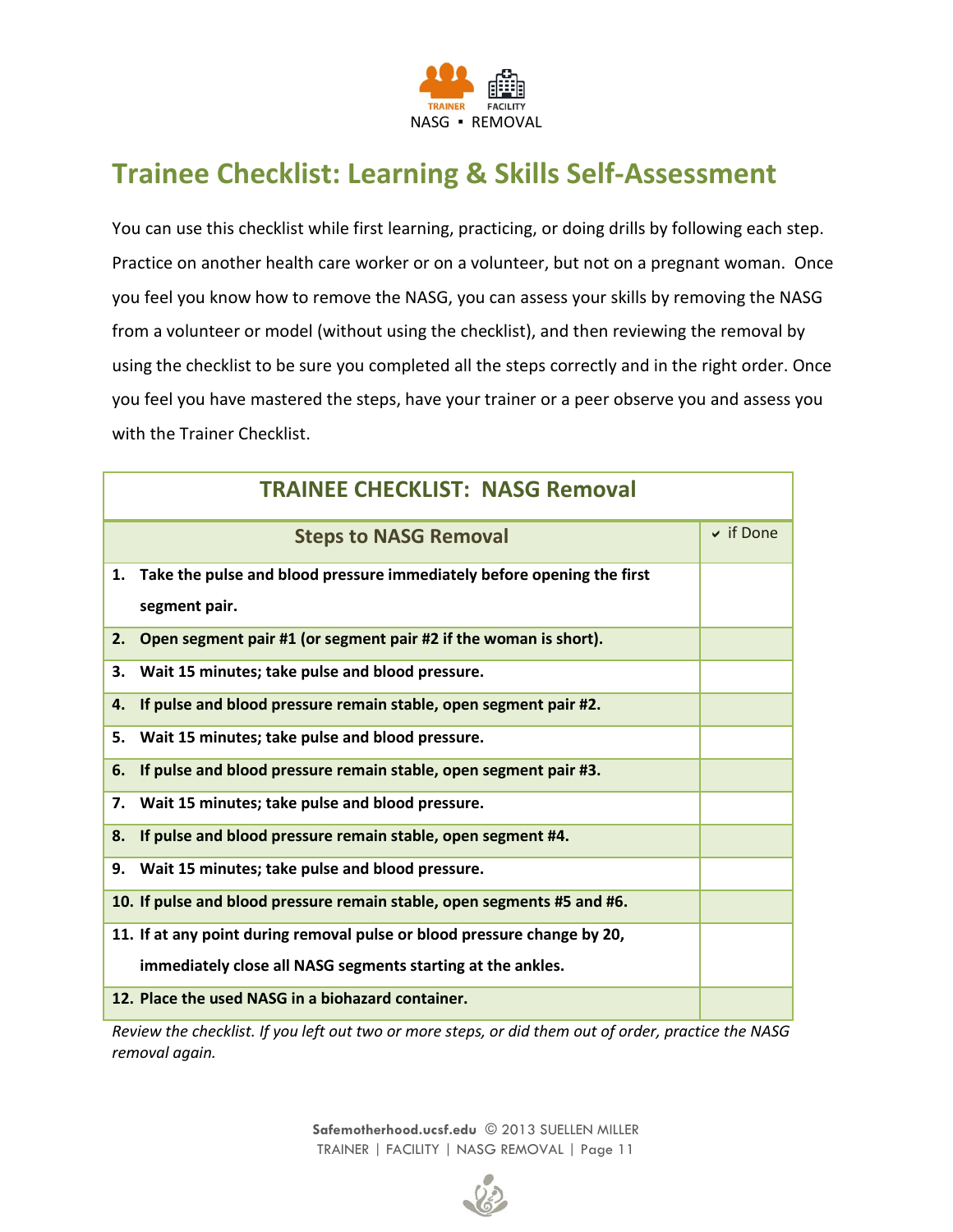

### **Trainer Checklist: Skills Assessment**



Use this checklist to assess the skill acquisition of the person you have trained. Tick "Yes" if the person did the step completely and in the right order. If there was anything incorrect, tick "No" and write what was incorrect in the comments box. Review with the trainee after completing the observations.

| <b>TRAINER CHECKLIST: NASG Removal</b> |                                                               |     |           |                 |
|----------------------------------------|---------------------------------------------------------------|-----|-----------|-----------------|
|                                        | <b>Steps to NASG Removal</b>                                  | Yes | <b>No</b> | <b>Comments</b> |
| 1.                                     | Takes the pulse and blood pressure immediately before         |     |           |                 |
|                                        | opening the first segments.                                   |     |           |                 |
| 2.                                     | Opens segment pair #1 (or segment pair #2 if the woman is     |     |           |                 |
|                                        | short).                                                       |     |           |                 |
| 3.                                     | Waits 15 minutes; takes pulse and blood pressure.             |     |           |                 |
| 4.                                     | If pulse and blood pressure remain stable, opens segment      |     |           |                 |
|                                        | pair #2.                                                      |     |           |                 |
| 5.                                     | Waits 15 minutes; takes pulse and blood pressure.             |     |           |                 |
| 6.                                     | If pulse and blood pressure remain stable, opens segment      |     |           |                 |
|                                        | pair #3.                                                      |     |           |                 |
| 7.                                     | Waits 15 minutes; takes pulse and blood pressure.             |     |           |                 |
| 8.                                     | If pulse and blood pressure remain stable; opens segment      |     |           |                 |
|                                        | #4.                                                           |     |           |                 |
| 9.                                     | Waits 15 minutes; takes pulse and blood pressure.             |     |           |                 |
|                                        | 10. If pulse and blood pressure remain stable; opens segments |     |           |                 |
|                                        | #5 and #6.                                                    |     |           |                 |
|                                        | 11. If at any point during removal, pulse or blood pressure   |     |           |                 |
|                                        | change by 20, immediately closes all NASG segments            |     |           |                 |
|                                        | starting at the ankles.                                       |     |           |                 |
|                                        | 12. Places the used NASG in a biohazard container.            |     |           |                 |

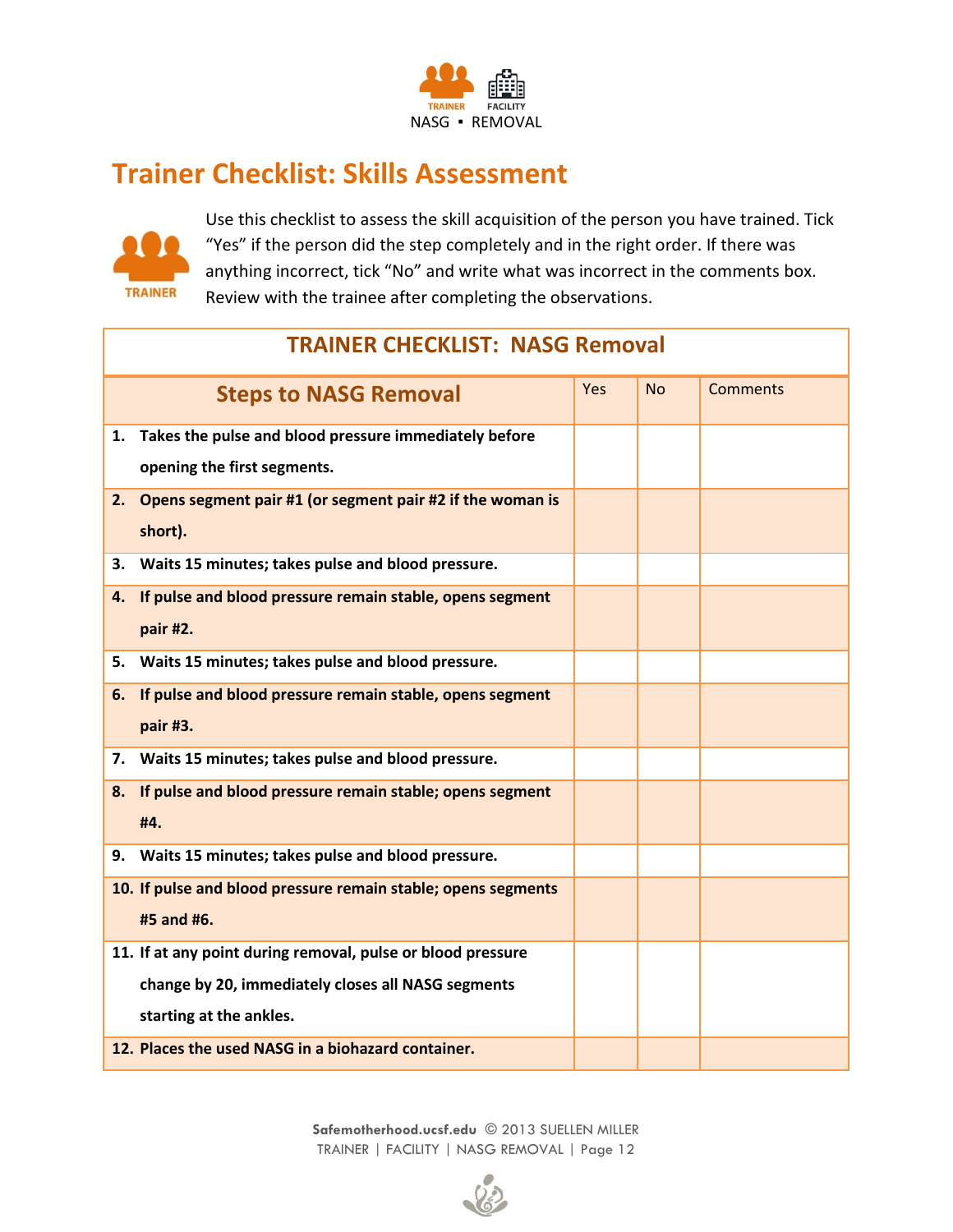

## *Knowledge Assessment*

**Trainees should be able to answer the following questions. See the next page for correct answers. Review any incorrect responses with trainees to ensure they have understood the material.**

- **1.** When should removal begin? (Tick all that apply.)
	- **a.** The woman has been bleeding <50mL per hour for two hours
	- **b.** The woman's pulse and BP are stable for two hours
	- **c.** The woman is conscious and aware for two hours
	- **d.** The woman has noted that she is uncomfortable and would like the NASG removed
- **2.** Begin NASG removal by opening segment #6, the abdominal segment. **(True/False)**
- **3.** After opening each segment or segment pair you should wait \_\_\_\_ minutes and check that her pulse and BP are still stable before opening the next segment. (Tick the correct answer.)
	- **a.** 10 minutes
	- **b.** 15 minutes
	- **c.** 30 minutes
	- **d.** 1 hour
- **4.** According to the "Rule of 20", if a woman's pulse increases by 20 BPM or her BP decreases by 20 mmHg at any point during removal, you should: (Tick all that apply.)
	- **a.** Continue the removal process as normal
	- **b.** Quickly close all NASG segments
	- **c.** Consider the need for additional IV fluids or blood transfusions
	- **d.** Consider that the woman may still be actively bleeding and attempt to locate the source of bleeding
- **5.** When the NASG is completely removed, it should be placed in a biohazard container.

**(True/False)**